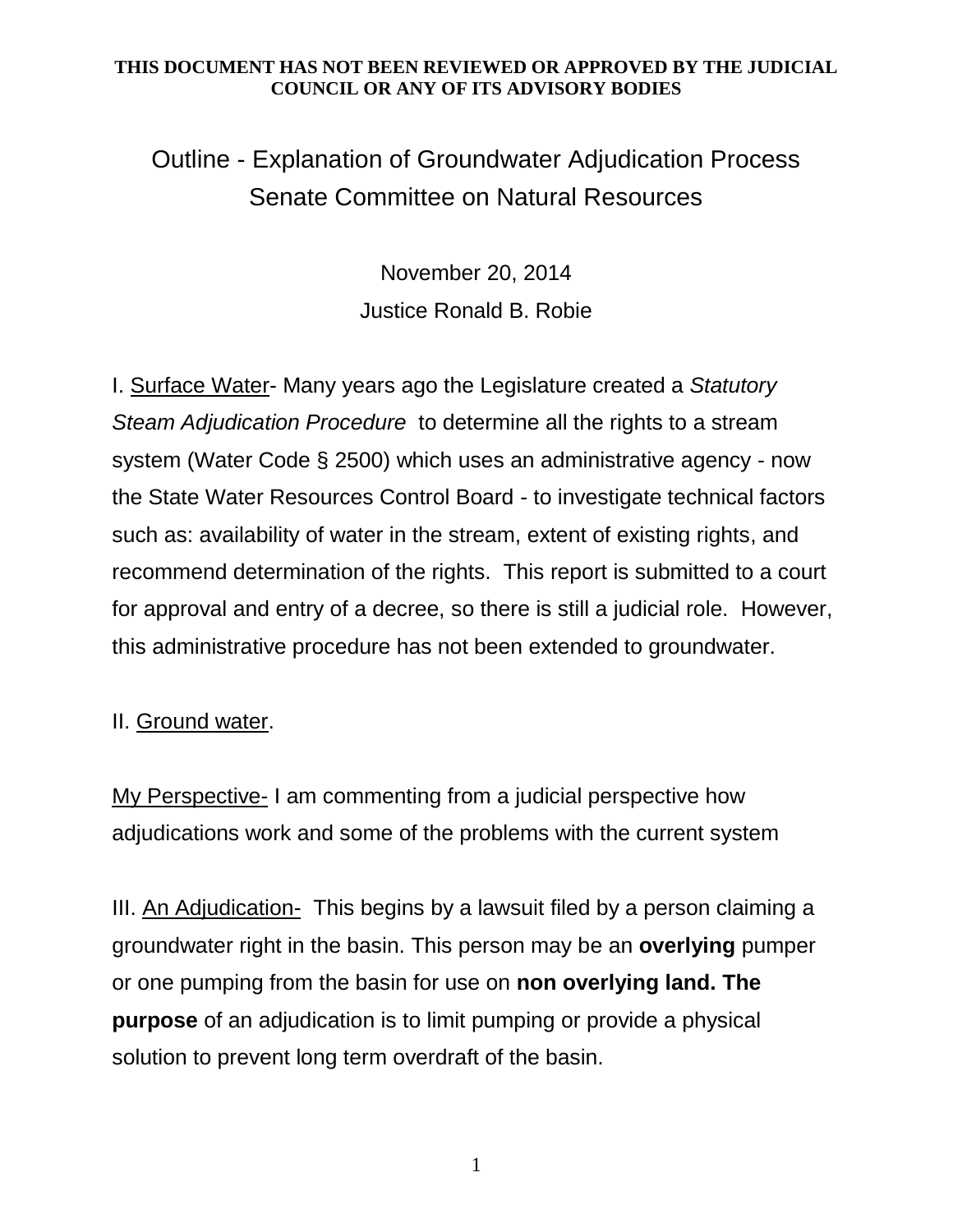## **THIS DOCUMENT HAS NOT BEEN REVIEWED OR APPROVED BY THE JUDICIAL COUNCIL OR ANY OF ITS ADVISORY BODIES**

 **Notice** must be given to all persons with potential rights. This is complex since there may be *many thousands of claimed right holders.* This includes active pumpers and persons owning land and not currently pumping from the basin. These persons include individuals, corporations, public districts, and mutual water companies, for example. There may be many hundreds of small pumpers using water for a single home or a home and a few fruit trees, for example.

 The **Trial Court** must make many often highly contested factual determinations as the adjudication progresses:

 a) the **boundaries of the basin**. Again this can be highly technical and often the U.S. Geological Survey, California Department of Water Resources and other entities may have data useful for this determination. Some basins can be very, very large.

 b) the **annual safe yield** of the basin. This is usually based upon engineering studies - many of which will have to be undertaken just for the adjudication. There may be a dearth of information available.

c) **the five year period** which will be used to examine claimed rights.

 d) a determination of **individual water rights.** This is often highly contested and since California doesn't generally require pumpers to document their use these will often be estimates based on acres farmed, etc. This is the single fact which makes these proceedings lengthy. Public